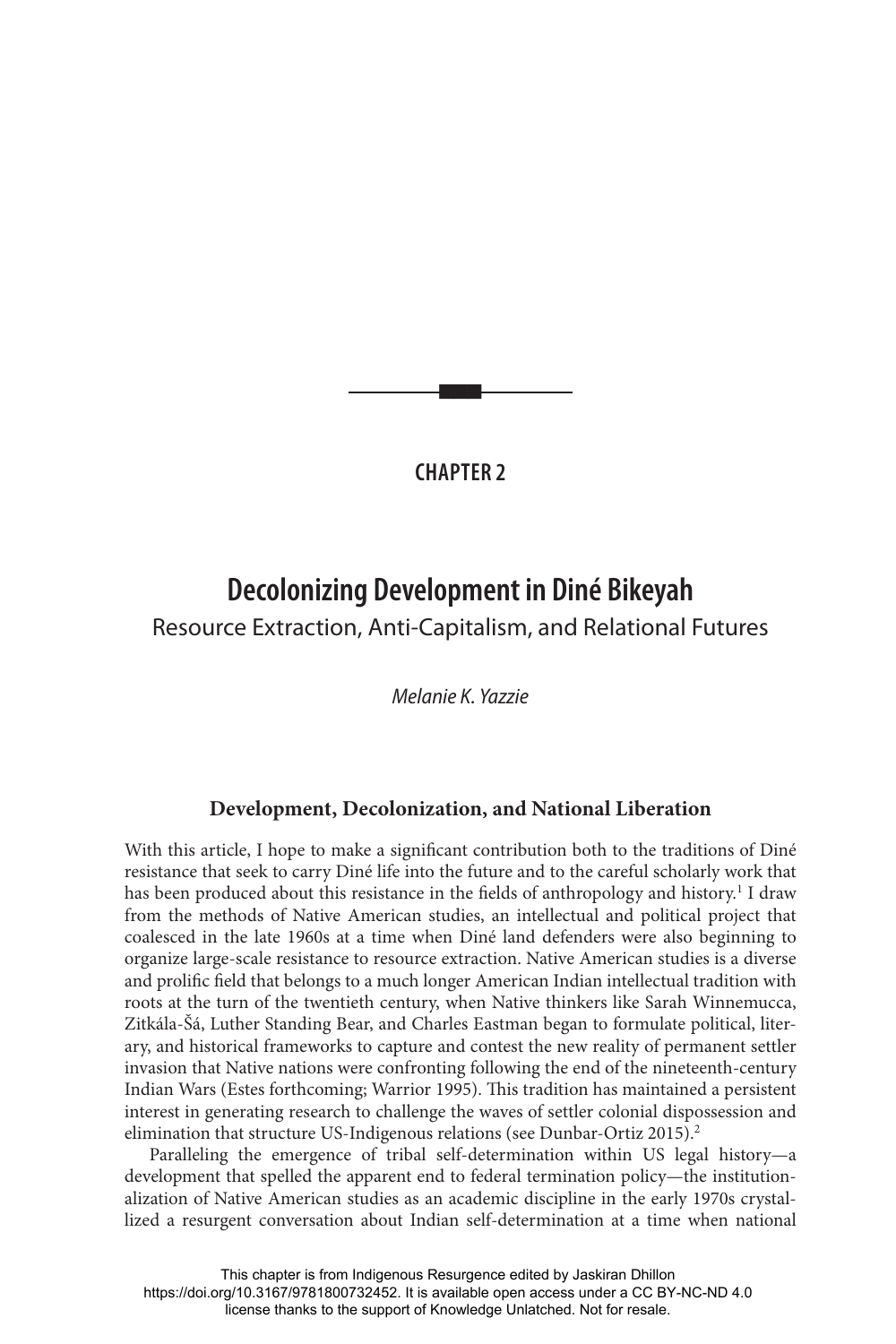self-determination was captivating scholars and leaders across many parts of the newly decolonized Third World. Scholars turned their attention to researching and promoting self-determination, and historical actors like Diné activists and tribal politicians who were facing unprecedented incursion into Navajo lands from uranium and coal mining corporations were also drawn into this discourse. The anthropological and historical literature on Diné resistance has framed the emergence of this resistance in the 1970s in part through the lens of colonialism, self-determination, and decolonization. In his work on energy development, urban growth, and resource extraction in the postwar Southwestern United States, the award-winning historian Andrew Needham (2014) argues that competing definitions of Navajo nationalism in this era used the language of colonialism and decolonization to articulate their different approaches to the pressing concern of Navajo development. These political debates within the Navajo context reflected midcentury decolonization movements in the Third World that sought to articulate newly won national self-determination through the vehicle of economic independence at a time when the idea of "development" was also entering the political imaginaries of First World nations as a way to deal with newly independent, but apparently "underdeveloped," Third World nations (Needham 2010; Powell 2017). Peter MacDonald's ascendance to power as the famed Diné leader who developed a robust version of "decolonized" Navajo nationalism throughout the 1970s and 1980s by merging economic and political independence with extractive practices speaks to this convergence of international trends in decolonization and Navajo political history during this time.

However, Needham himself points out that this type of decolonization was precarious, for once "capital was fixed in place" through the infrastructure of energy development, "the possibility for systemic change faced significant limits" (2014: 17). In an article titled "The Role of Policy in American Indian Mineral Development," the economist Lorraine Turner Ruffing makes a similar claim. Seeking to identify the "causes of reservation underdevelopment," Ruffing concludes that the "single most important factor" in underdevelopment is the inability of tribes like the Navajo Nation to take control of energy production through nationalization (1980: 41, 47). Using a comparative framework in which she examines the relative bargaining power of Third World nations and tribal nations within the United States over their respective mineral wealth, Ruffing shows that nationalization in Third World countries creates more optimal conditions for control. Over time, she argues, transnational energy corporations lose their relative bargaining power after settling mineral leases with the governments of those countries. Conversely, for US-based tribal nations like the Navajo Nation, transnational energy corporations gain relative bargaining power after settling mineral leases with tribes, while tribal bargaining power decreases over time (45–47). Seeing bargaining power as evidence of control, she proposes that tribes articulate a form of sovereignty over natural resources that would allow them to have "complete control over these resources" by "retaining complete ownership over mineral wealth" (54).

Ruffing's article appeared in a 1980 publication called *American Indian Energy Resources and Development,* the second in a series of widely cited studies on tribal economic development published by the Native American Studies program at the University of New Mexico. Situated near the eastern edge of the Navajo Nation, the program had close relationships with tribal leaders in the region, such as MacDonald, who by 1980 was in his tenth year as the Navajo Nation president and a powerful player in the newly formed Council of Energy Resource Tribes, which a 3 September 1979 article in *People* magazine claimed might have "the power to become a domestic OPEC" (Demaret 1979). It is thus no surprise that the historical, political, and material changes forming at the crossroads of Indigenous political and intellectual production in the region were deeply engaged with larger global discourses about energy development and underdevelopment, Third World politics, decolonization, and national liberation and self-determination.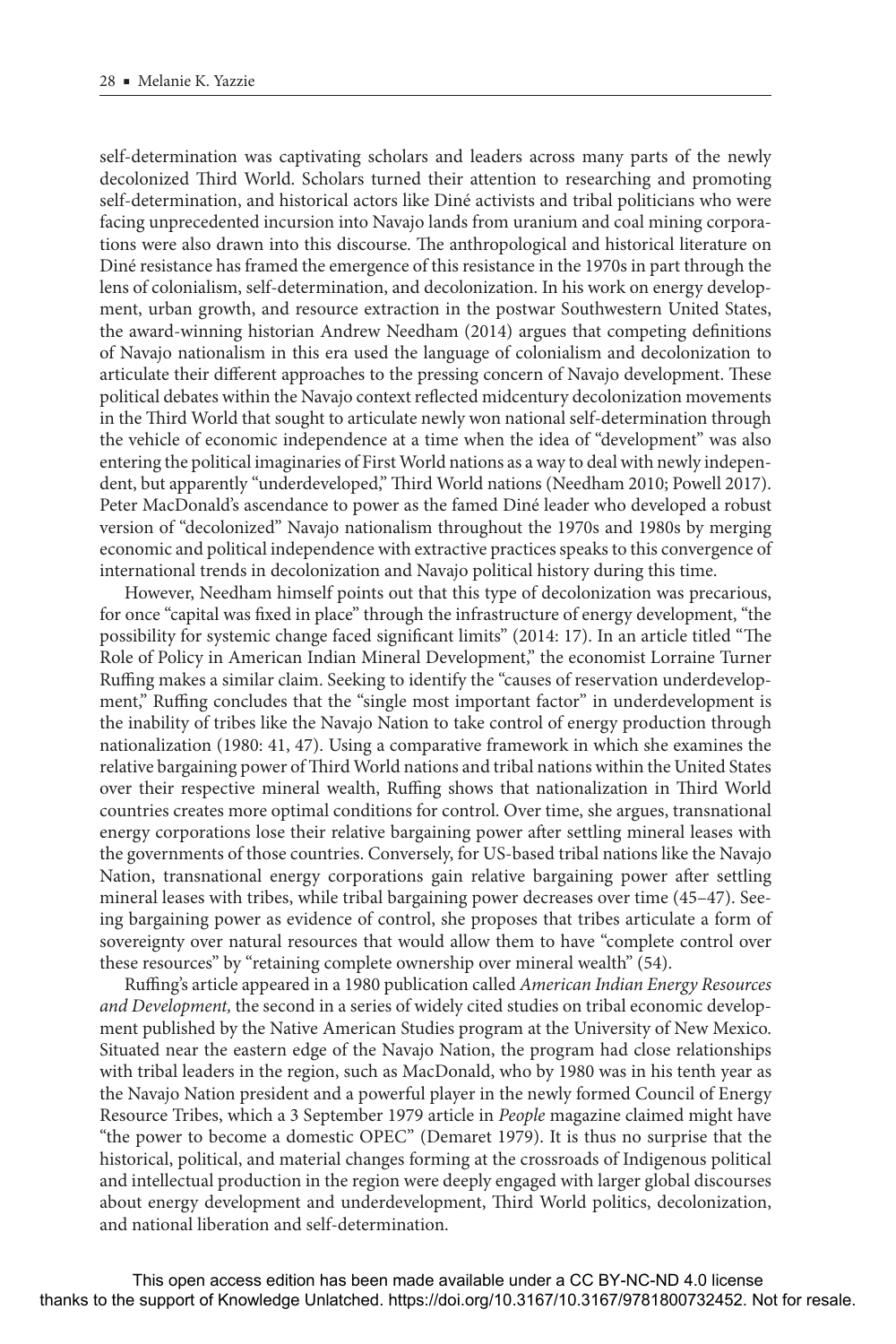I offer this brief historical sketch to make a larger point about decolonization and development. I put Needham's historical reflections on this period into conversation with Ruffing's historically situated deployment of these categories to situate decolonization within a contemporary Native American studies perspective on capitalism and settler colonialism that does not reproduce the conceptual bind of development/decolonization that emerged in the era in which Ruffing writes. Indeed, Needham implies that Navajo decolonization qua nationalism in the 1970s was effectually impossible once the "unequal regional connections" between the peripheral Navajo Nation and the metropolitan center of Phoenix became permanent (2014: 8). As Marxist scholars have pointed out for generations, this inequality is a structural feature of capitalism, which requires the reproduction of violent relations of domination and exploitation in order to facilitate the accumulation and concentration of profit in the hands of a small ruling class at the expense of a mass class of racialized and colonized poor (Wainwright 2008; White 1983). In the context of Navajo political and economic history, the inequalities inherent to capitalism have been explored by Marxist scholars through the discourse of development (and underdevelopment) and related concepts of core-periphery dependency like the one deployed by Needham above (Curley 2017; Needham 2014; White 1983). This framing of capitalism has become largely naturalized in scholarly writings about the Navajo context, so much so that the "perennial question of development" is the discursive terrain through which diverse social actors (and scholars) who are engaged in struggles over energy in the Navajo Nation have forged political and symbolic meaning about questions of identity, governance, temporality, ontology, and knowledge itself (Powell and Curley 2009: 110).

Yet, despite this prolific attention to development, the capitalist (and colonial and imperial) underpinnings of development seem to still fade into the background of these scholarly works in which development becomes the unquestioned fulcrum for understanding a whole range of Diné materialities and histories. Following Joel Wainwright, I suggest that we need to put the capitalism (and colonialism and imperialism) back into development. As Wainwright points out, development "emerged as a global alibi for the imperial extension of specifically Western modes of economy, spatiality and being. This event occurred when European colonial practices called for capitalism to take up its ontological attachment with development—essentially soliciting capitalism to become development" (2008: 13). This discursive convergence of capitalism with development occurred in the same postwar period when competing definitions of Navajo nationalism were emerging in conversation with Third World national liberation movements under the banner of "decolonization." Although development as a concept is a rather old "form of power" that precedes and exceeds the advent and reach of capital, in the postwar period it "became the central mission or justification for Third World states" to the extent that it was "universally taken up . . . to define and organize the nation-state-capital triad everywhere" (4, 12).

Needham, Powell, and Curley point out that the multiple political formations—including Diné resistance struggles—that were actively cohering during this period of Navajo history gained legibility primarily through the discourse and ontology of development. As a new universal, development achieved hegemonic status. Like other colonized nations, the Navajo Nation was incorporated into this hegemony of development, and the historical record that scholars of Navajo energy politics draw from demonstrates this quite unequivocally. But the point that Wainwright urges us to recognize is that this hegemonic incorporation was not actually about development (neither, I would add, were nascent forms of decolonization about development). Wainwright reminds us that the purpose and effect of the epistemic merging of capitalism with development—what he calls "the sublime absorption of capitalism into the concept of development"—was to extend capitalist social relations through the practice of development (12). In other words, capitalism—not development—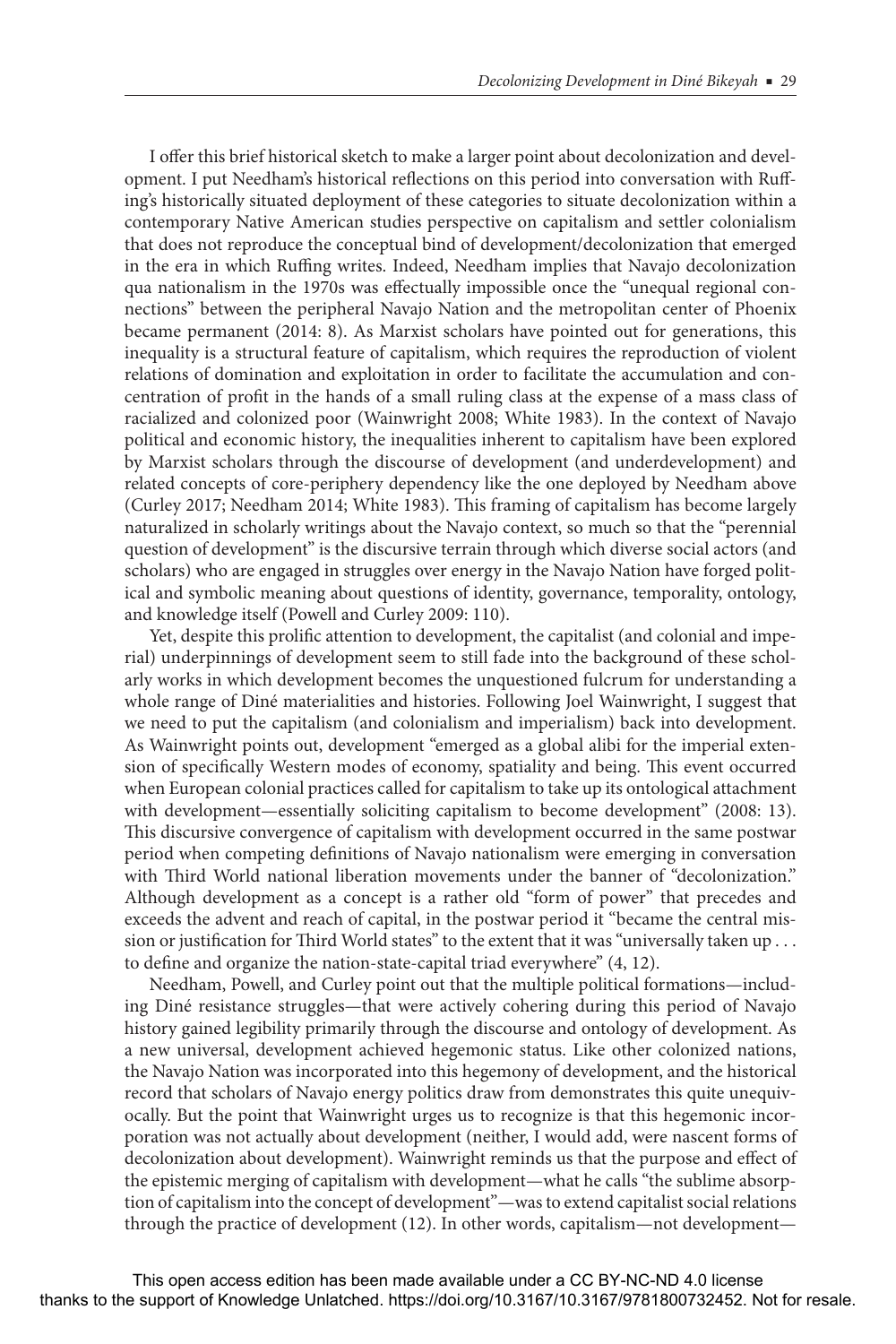was the structure of power at work in these multiple political formations. Hegemony, after all, describes the means by which capitalist social relations come to govern life. As a hegemonic formation, development became a powerful new way to shape Diné life toward the interests of capital (112).

#### **The Priority of Anti-Capitalist Decolonization**

As capitalism went to work through development, the emergent forms of decolonization that became equated with development integrated capitalism into the political mechanics of national and economic independence. This development-capitalism-decolonization triad has had devastating consequences for the Diné. Because capitalism as a structure of power has been neither dismantled nor fully interrogated by scholars and political actors, inequality and exploitation still dominate collective Navajo political horizons. And contemporary notions of Navajo self-determination, nationalism, and decolonization, which still seek sovereignty and national control through aspirations for development, continue to normalize what Needham calls "unequal geographies" of capitalist social relations "fixed in space" (2014: 245; Wainwright 2008: 8).3

Given the violence that structures and animates capitalist social relations, it is puzzling why certain scholars working at the burgeoning interdisciplinary crossroads of energy humanities, geology, and anthropology are so unclear about capitalism.4 Certainly, capitalism is directly addressed in this literature, where it looms large in all discussions about resource extraction, Indigenous social movements, (neo)liberalism, environmentalism, globalization, and alternative futures.<sup>5</sup> However, there seems to be a separation between analytical interest and ethical-political commitments in these works. This is a sticking point where I think a differential Native American studies approach to decolonization matters, especially regarding Diné resistance. Most scholarship on Diné resistance rightfully contextualizes its history in the complex materialities conditioned by resource extraction. This scholarship mobilizes the language of social actors to develop neologisms and heuristics like "Navajo environmentalism," "energy development," "landscapes of power," "Navajo nationalism," "alternative energy," "transition," "energy politics," "dependency," "grassroots," and "decolonization" to flesh out the dynamic and contested character of twentieth-century Diné politics (Curley 2017).

Within most of this literature, however, the language of anti-capitalist politics is either viewed with cool distance or rendered as only one vector that vies for dominance within a cacophony of discursive approaches and possibilities. At other times, anti-capitalist stances are dismissed or absent from the historical and ethnographic record altogether. Needham (2010, 2014) highlights how the Navajo nationalism of Diné youth activists during the 1970s drew from the same anticolonial and oppositional discourse (albeit with very different goals) that energized MacDonald's version of Navajo nationalism. But he does not frame the politics of these activists as anti-capitalist. Instead, he argues, youth activists demanded an anticolonial nationalism of "nondevelopment," which they saw as the only mechanism for preserving "supposedly transcendent" Navajo cultural and traditional values from destruction and "ruin"—in other words, death—by the colonial force of resource extraction (2010: 217, 222).<sup>6</sup> By reading the anticolonial politics of these "youth activists" primarily through their rhetorical usage of "culture" and "tradition," Needham implies that their strident advocacy for nondevelopment was a form of politically motivated instrumentalism in which the preservation of tradition and culture formed the basis for advancing a political agenda opposed to MacDonald's.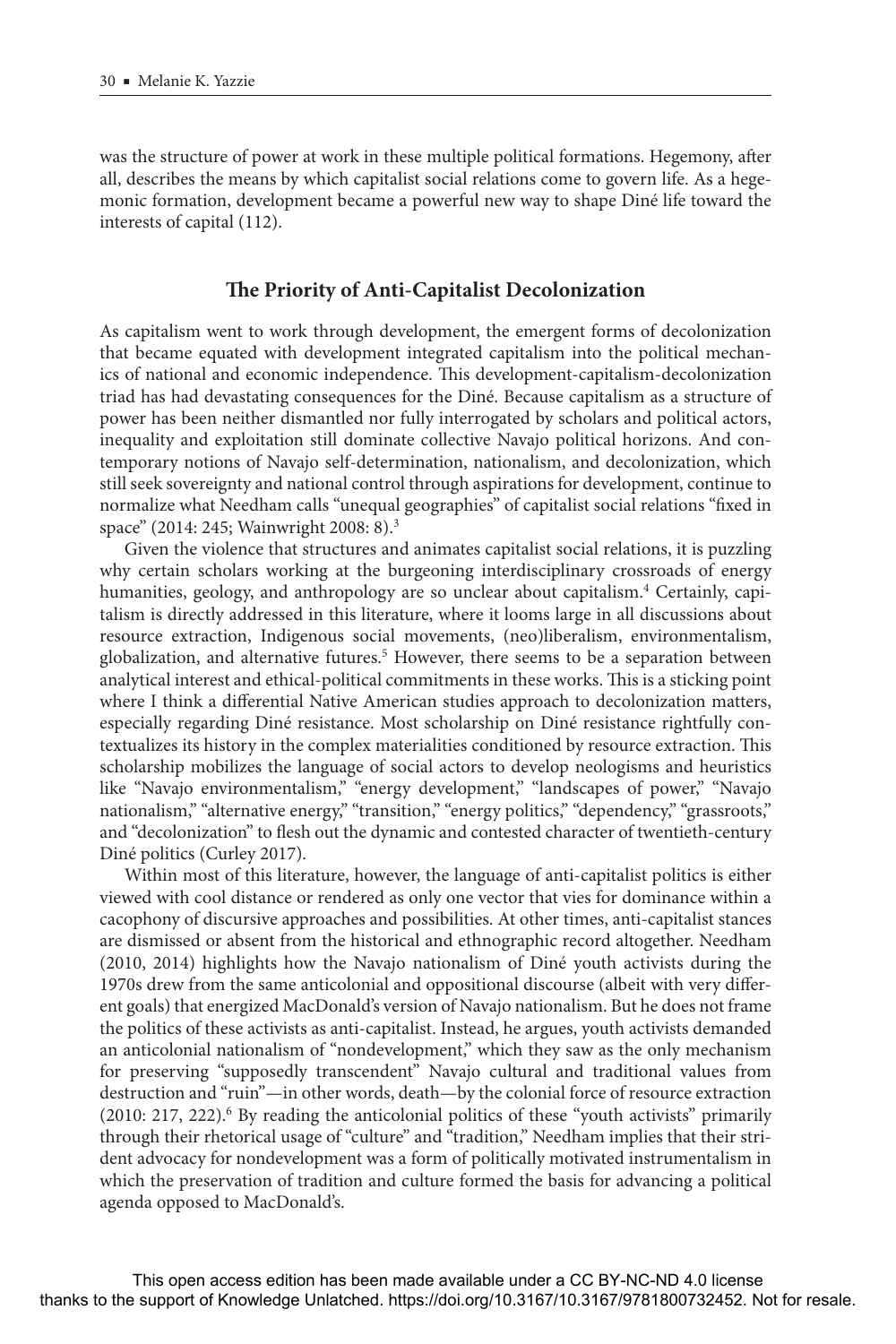Nowhere, to my knowledge, does Needham frame the politics of Diné resistance during this period as anti-capitalist, and nowhere is development critiqued beyond the categories of colonialism, tradition, and nationalism. Is this because these youth activists were not engaged with Marxist or other anti-capitalist politics? Perhaps. But I argue that the critique of death, which Needham misinterprets as an instrumentalist use of cultural preservation by youth activists to frame their differential anticolonial nationalism, actually demonstrates an embodied and experiential critique of capitalism. While they may not have framed it in these terms, these Diné land defenders knew that development was just another vehicle for violence and destruction operating under the false pretense of a "gift," which is how earlier forms of liberalism like democracy, progress, and growth were packaged for Native people (Jennifer Nez Denetdale, pers. comm., 2016). Their critique thus formed the fertile discursive grounds for a politics of refusal that clearly recognized the material inequalities, exploitation, and death inherent to a capitalist project masquerading as development (Simpson 2014). They rightfully and courageously refused to further naturalize the death drive of capitalism in Diné life by rejecting development and devising a variety of political and physical strategies to reinforce this opposition.

I will go into more detail about the specific dimensions of this opposition in my discussion of the work produced by John Redhouse, who was a key figure in Diné resistance struggles throughout the 1970s and 1980s. I would, however, like to turn first to the Diné land defenders of Redhouse's generation who, in addition to their keen understanding of capitalism, had a clear, transparent analysis of colonialism, a fact that Needham details quite extensively in his treatment of these struggles in *Power Lines: Phoenix and the Making of the Modern Southwest.* In her economic study of Navajo underdevelopment, Ruffing (1980) also highlights colonialism as a factor that is affecting the ability of tribes to nationalize their mineral wealth and enforce sovereignty. Although Ruffing blames the lack of tribal control over mineral wealth on a lack of sovereignty and autonomy—a causal link that leads to her call for mechanisms to increase tribal sovereignty in her closing section on recommendations for tribal policies regarding energy development—she does not explain *why* tribal sovereignty and autonomy are perennially disempowered in the first place. The Marxist critiques of capitalism that I outlined earlier would certainly point to capitalist infrastructures like energy exploitation as the main cause for the general lack of tribal sovereignty and autonomy. Such infrastructures create and require unequal geographies characterized by uneven distribution. Harm, exploitation, and underdevelopment are distributed to tribal nations where resources are extracted, while benefits, power, and development are distributed to metropolitan centers like Phoenix where resources are converted for energy, as well as to the multinational corporations that dictate industry operations (Voyles 2015). The term "resource colonialism" emerged from this context to understand Navajo sovereignty as overdetermined by these relations of unequal development and distribution, which have made Navajo sovereignty almost permanently dependent on a resource economy based on exploitation (Curley 2017).

However, what Marxist frameworks do not account for is another kind of colonialism: settler colonialism. I take Ruffing's conclusions about lack of tribal national control over political and economic destiny as evidence of social relations conditioned by both capitalism and settler colonialism. Indeed, the reason why decolonized Third World nations are more successful in exerting control over their mineral wealth against transnational energy corporations is because they have sovereignty that is more difficult to usurp because formal decolonization has taken place.<sup>7</sup> However, in the context of the United States, tribal nations have not achieved national liberation from colonial and imperial control by their occupying force and are therefore still colonized. As such, tribal nations like the Navajo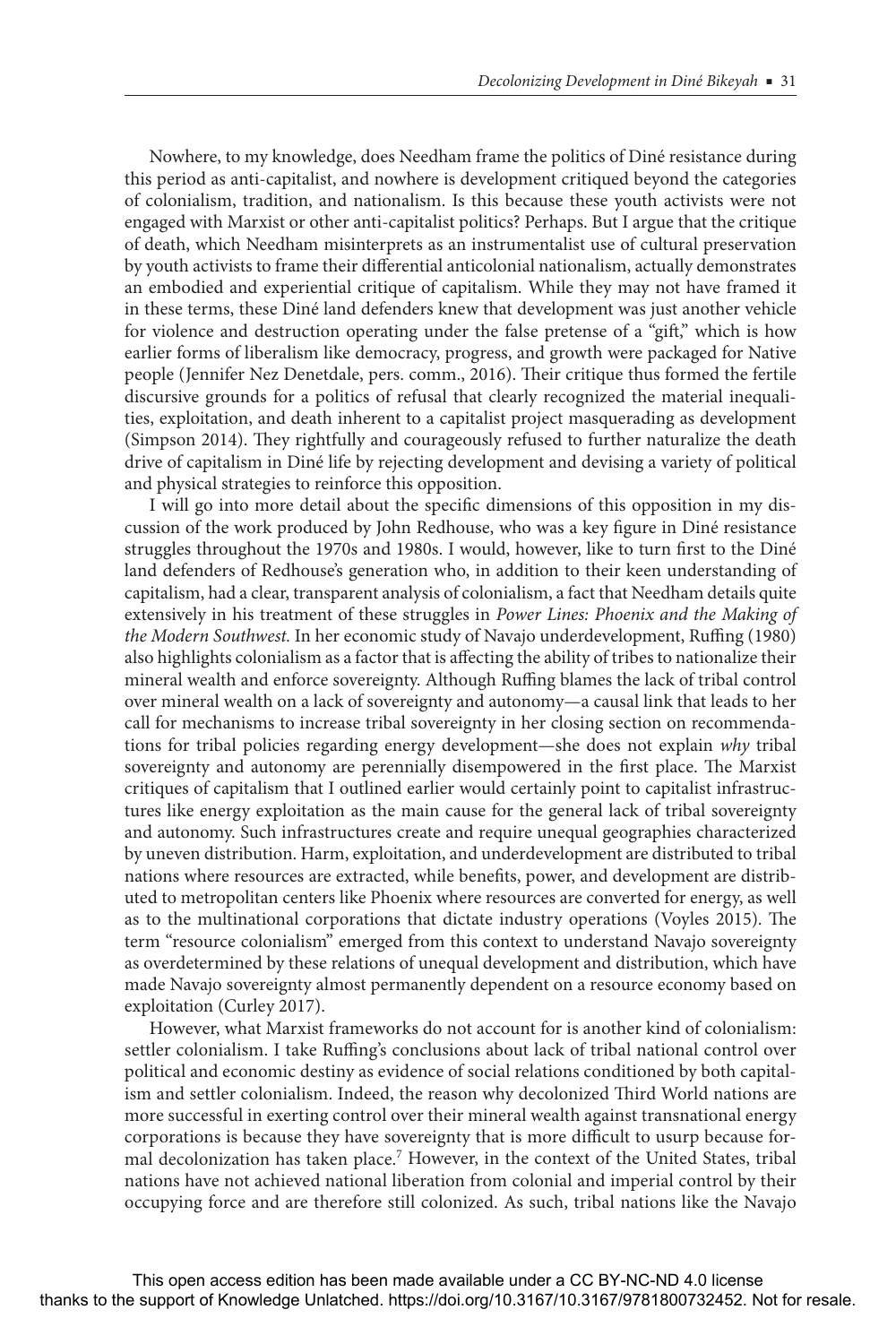Nation cannot, ipso facto, be deemed "decolonized" (Cook-Lynn 2012). Indeed, the doctrine of congressional plenary power, even when not enforced as an unlimited and absolute power, vests the United States with total and final discretion to exercise jurisdiction over Native people and lands at any time (Cook-Lynn 2012; Wilkins and Stark 2011). Scholars have for decades dissected the manifold technologies by which the US nationstate has, throughout its entire history, labored to deny, defer, diminish, and outright terminate tribal sovereignty (Cook-Lynn 2012; Dunbar-Ortiz 2015). This has included the use of law, economic logics like development, popular culture, and academic knowledge to eliminate the prior political and territorial claims of Native nations that challenge US supremacy in these lands. Combined with the fact that US nationalism embraces capitalist accumulation as one of its primary expressions, US dominion over tribal destinies means that both capitalism and settler colonialism render the actual independence of the Navajo Nation all but impossible.

Because of the fundamental negation of tribal sovereignty that these two systems of power require, it is important for scholars to address both systems—in a transparent, direct, and critical manner—when analyzing and researching Indigenous politics. Moreover, the significant conceptual and material differences between resource colonialism and settler colonialism demonstrate the need for scholars to pay closer attention to the ways in which development operates as a modality of capitalism *and* settler colonialism, and to attend to the complex and interlocking relationalities that exist between different forms of resource colonialism, capitalism, and settler colonialism that are at work in any given historical or material context. I find Curley's work to be an important step in this direction. In this work, he (2016, 2017a, 2017b) critiques Navajo political actors, including tribal politicians, nonprofits, and grassroots activists, for reproducing liberal and capitalist logics of development in their advocacy for the Navajo Nation to begin a "green transition" toward alternative energy development.8

What is at stake in this shift within the academic literature is actual, achievable Indigenous self-determination, which has been the centerpiece of American Indian intellectual traditions, including Native American studies, since their inception. Because of the entrenched inequalities and violences created by resource and settler colonialism—something that I imagine none of the scholars who write about Diné energy politics would contest—Diné self-determination would effectively require the demise of both the United States and of global capitalism for national liberation to be possible. And because of the hegemonic status that development holds within Diné life, it seems like a good starting point is for Diné people to reject current logics of development, thereby "awakening from the slumber of hegemony" and denaturalizing the ontological hold of development in everyday life and politics (Smith 2012: 211). This rejection would facilitate and foster a larger movement that could succeed at decolonization for Diné and, indeed, for all life. This vision of decolonization, premised as it is on a politics of Diné life in its entirety, is the focus on the next section of this article.

However, there are challenges. As I noted earlier, current scholars treat anti-capitalist positions with cool distance, ambivalence, and even dismissal. Colleen O'Neill, a labor historian who has also written widely about Navajo development, has claimed that calling for a "ban" on energy development (meaning, taking a nondevelopment or anti-capitalist stance) is a "trap" that pits Navajo environmentalists against labor activists (2010: 141). As Powell and Curley (2009) point out, it is certainly true that differential perspectives on development form the discursive nexus of conflict, possibility, ontology, and knowledge within the context of Diné politics. But claiming that nondevelopment is a "trap," or advocating for "profit-seeking ventures" like Dana Powell and Dáilan J. Long do in their discussion of Navajo renewable energy activism, minimizes not only the structural violence that creates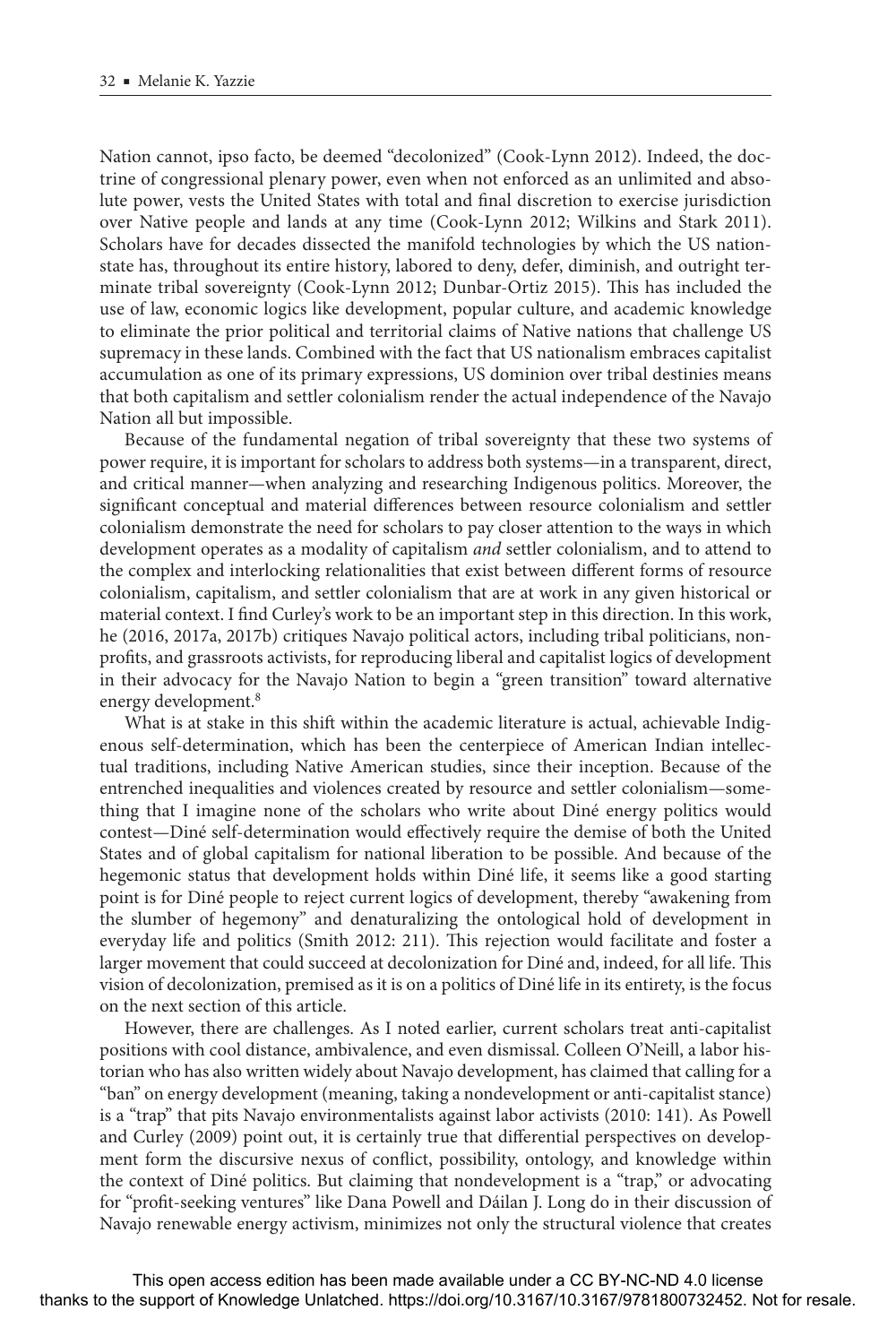these conditions in the first place, but also the traditions of anti-capitalist decolonization that have played a prominent role in Diné resistance since the incorporation of Diné life into capitalism and settler colonialism began (2010: 254).

Indeed, this anti-capitalist decolonization is alive and strong in current Diné resistance struggles, as well as in American Indian intellectual traditions and Indigenous political imaginaries more broadly.<sup>9</sup> Scholars of these struggles must take the oppositional politics of anti-capitalist decolonization seriously, not just for how they shape histories of power and struggle, but also for the alternative futures they envision and demand. This is where a Native American studies project of decolonization is not only useful but necessary for envisioning an Indigenous politics of engagement and futurity. Like Diné anti-capitalists, Native American studies scholars have historically been dismissed by scholars and politicians for being too essentialist, totalizing, or polemical in their refusals and rejections of settler colonial domination over Indigenous lives and lands. I encourage the knowledge producers, decision makers, and historical actors invested in Diné futures to set these misconceptions aside and join in the project of anti-capitalist decolonization, one that accepts nothing less than conditions of vibrant futurity in which life in its entirety is able to thrive free from the violence of empire. Indeed, I hope to have shown that these futures require imagination and sweeping vision. Our decolonial aspirations are not just about sovereignty and exerting independence over energy development; they are about challenging the very capitalist notion of development that works in tandem with the structure of settler colonialism to reproduce and secure Diné death. Our politics of anti-capitalist decolonization must thus not only act as a form of resistance to the death drive of capitalism and settler colonialism, but also function as a vehicle for imagining a politics of life that will refuse death and instead secure a future for all our relations.

## **Toward a Diné Politics of Life**

As I have argued elsewhere, struggles over life and death continue to shape the persistent refusal on the part of Diné grassroots people to acknowledge and accept the violence of liberal development ideologies (Yazzie 2016). However, this differential politics of life has its roots in earlier periods of Diné history. As Peter Iverson notes, for Diné people, "the sweeping program of livestock reduction [in the 1930s] caused massive trauma within the Navajo world" (2002: 137). Marilyn Help, a Diné elder, expanded on this claim in a 2001 interview with Iverson:

I think my people really got hurt by the livestock reduction program because they are really close to their animals. . . . Our people cried. My people, they cried. They thought this act was another Hwééldi, Long Walk. They asked the government, "Why are you doing this to us.  $\dots$  You gave the animals for us to use, and now you are turning around and killing our livestock.

Another Diné woman relayed the story of her husband's death, which she directly linked to livestock reduction:

My husband said, "You people are . . . heartless. You have now killed me. You have cut off my arms. You have cut off my legs. You have taken my head off. There is nothing left for me." It wasn't long before my husband fell ill . . . and at the beginning of spring he died." (quoted in Iverson 2002: 137)

These words, from the mouths of Diné women who remembered the impact of livestock reduction on their everyday lives, tell a story of death and catastrophe that stands in stark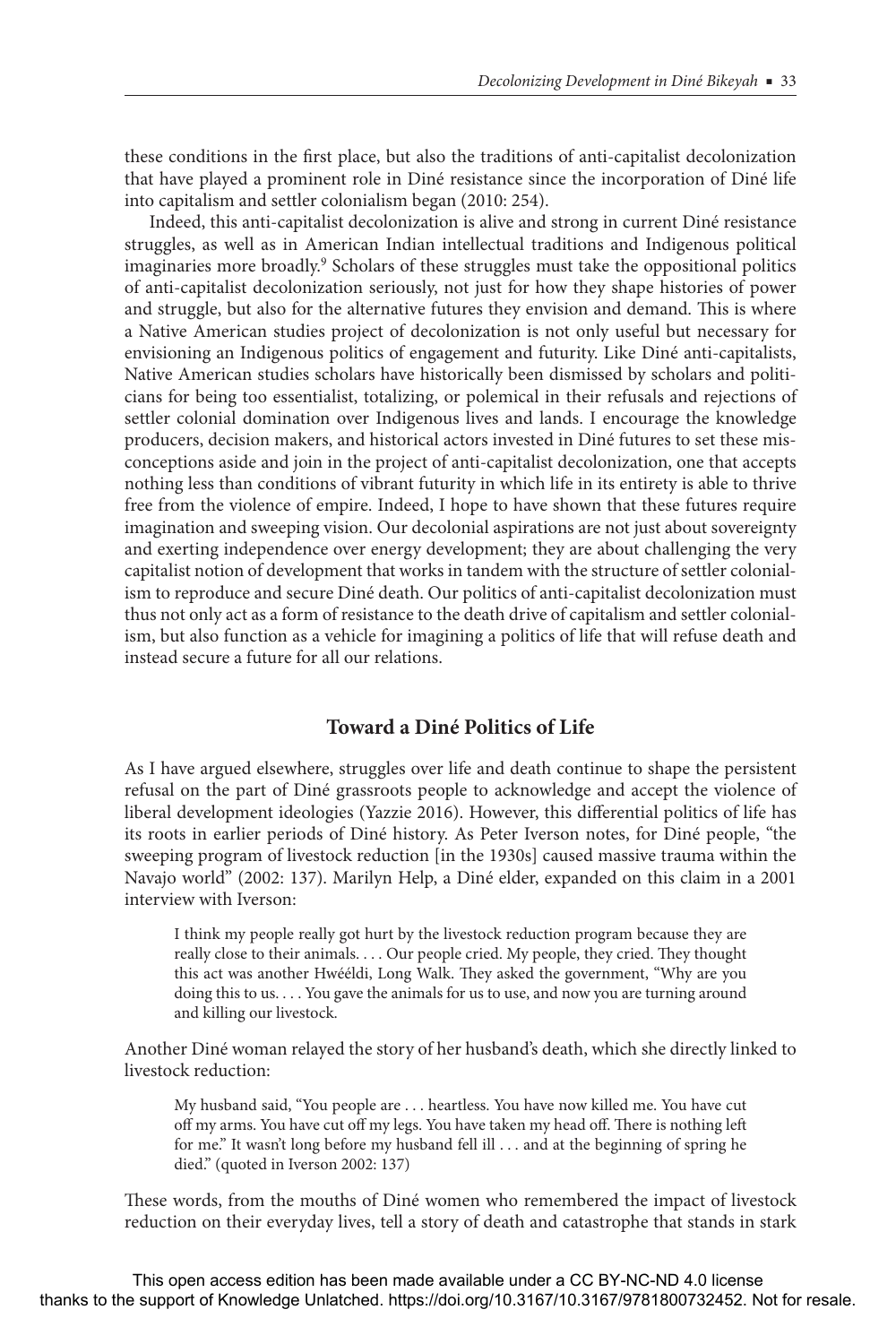contrast to the story of life and triumph proffered by the prevailing discourse of progress that dominated the liberalism of that era.

Indeed, for Diné people, livestock reduction did not represent a failure to take their cultural views seriously. This view was extended by John Collier, the main architect of livestock reduction, to explain widespread Navajo discontent with the program (Yazzie 2016). Rather, they viewed it as an assault on their entire way of life, which had happened previously when the Long Walk of the Navajo, or Hwéeldi, had threatened the total elimination of Diné life.10 It is therefore from Diné people themselves, both those in the 1960s and 1970s who define themselves as activists, and community members like Marilyn Help who have interpreted livestock reduction from within an ordinary politics of Diné life, that I draw my argument regarding the politics of death underwriting the increased normalization of liberal modalities in everyday Diné life and governance. Moreover, I argue that the salience of this politics of death across various periods of Diné history spanning from Hwéeldi to what John Redhouse has termed the "dark period of the fossil fuel age" of the 1960s and 1970s helps to explain the comprehensive discourses of life that have served as the centerpiece of various iterations of grassroots Diné political action since the 1930s (2014: 83).

Through his voluminous research in the 1970s and 1980s, Redhouse uncovered a vast network of connections between multinational resource extraction corporations, tribal governments, US politicians, and other actors that extended through and beyond tribal lands and boundaries. He concluded that the extraction of resources on Navajoland was linked to a larger system of extraction, exploitation, and profiteering characterized by what he called "a grand plan" for the colonization of Navajos (2014: 82). He frequently employed this framework in his writings to trace connections between different forms of violence in locations like Black Mesa, Farmington, and Gallup, where the logic of extraction had transformed everyday social relations into a war over life and death. In Redhouse's mind, what was occurring through murderous violence and racism in industry-driven border towns had everything to do with the extraction of life happening through mining, forced removal, and disease in rural parts of the Navajo reservation where industry operations had also set up shop. Both locations were geopolitical coordinates connected through an economic network of extractive practices that were destroying the land, killing sheep, killing people, uprooting families from their homes, and alienating people from their entire way of life. Pauline Whitesinger, a Big Mountain matriarch who was prominent in the struggle on Black Mesa to resist forced relocation in the 1970s and 1980s, likened this network of extractive practices to "putting your hand down someone's throat and squeezing the heart out" (2011: 75). In a particularly striking passage from his self-published memoir *Getting It Out of My System,* Redhouse describes this economic network and the visceral and violent terms of death that extractive economic practices were imposing on the Diné, even as tribal politicians increasingly opened up Diné lands and bodies to service economic deals with resource extraction corporations:

I grew up in Farmington in the 1950s and 1960s. It was a typical bordertown, racist as hell. . . . There were the usual local rednecks. . . . They didn't like Indians but they liked our money. . . . And then came the boomers, the white oilfield trash from Texas and Oklahoma, who were as dangerous as they looked. They hated Blacks in TX and OK but since there were very few Negroes and a whole lot of Indians in the new Energy Capital of the West, we, the local Indians, became their [target]. The energy boom of the 50s and 60s brought the boomers and that's when Indian killing became a regular sport in Farmington. They would kill you just because you were Indian. So [we] grew up fighting during that particularly violent period. We had to fight back to survive . . . and while we were fighting for our lives, we realized the supreme irony that most of the energy that made Farmington a boomtown came from the nearby . . . Indian reservations. And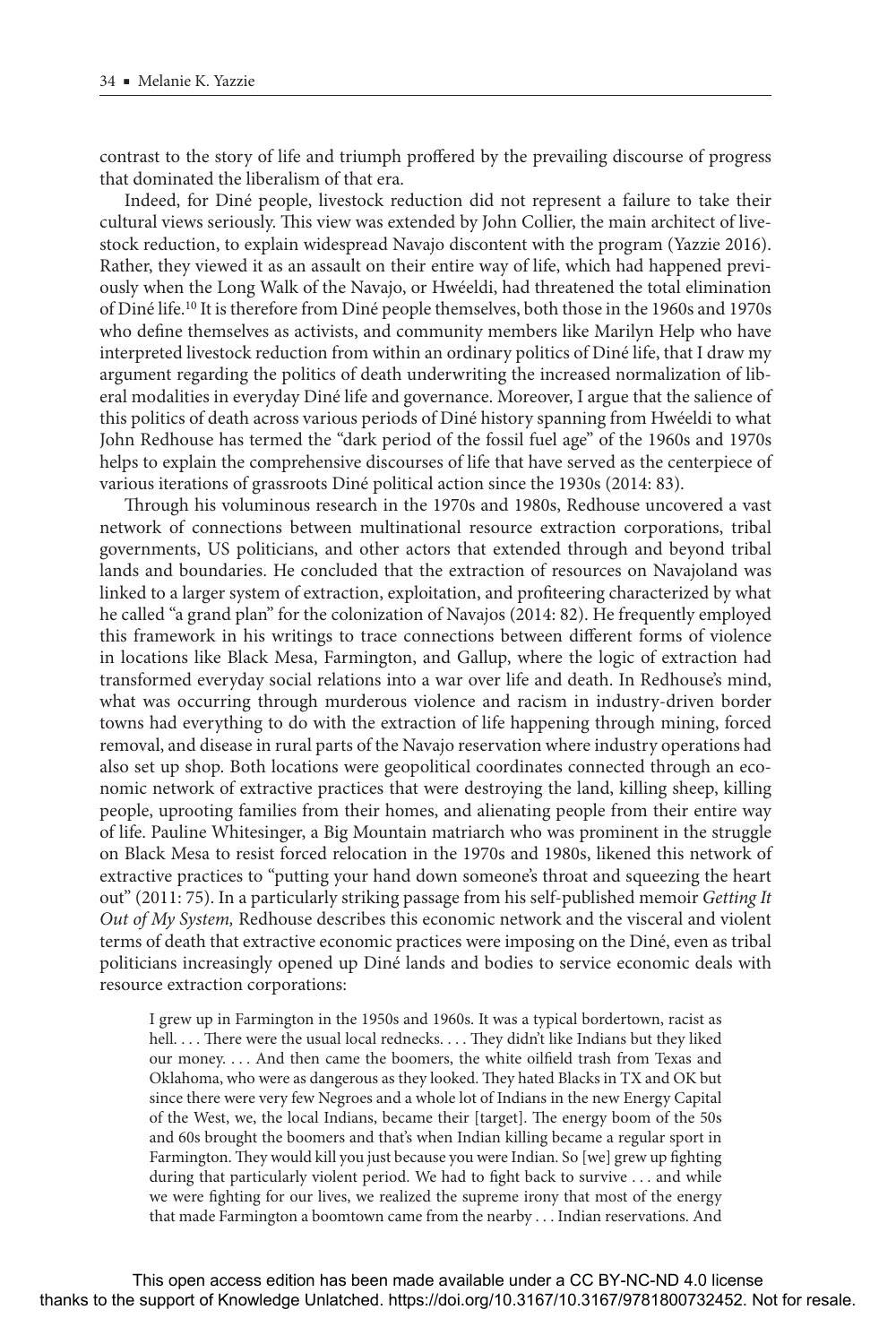that much of the water in the rivers which flowed through our tribal lands were used for regional energy development which benefited not only the area boomers but large off-reservation, non-Indian populations in big cities. . . . Oh my god, we were a colony, an exploited energy and water resource colony of the master race. The colonialism was by design. The exploitation was part of a grand plan. And we in the bordertown ghettoes were fighting the sons of the colonizers and exploiters who had set up shop and were running their resource raids out of Farmington. We the indigenous people of this land were being screwed—coming and going (2014: 82).

In this lengthy passage, Redhouse draws material connections between the violent culture of Indian killing in border towns like Farmington and the resource raids like coal and uranium mining occurring in other parts of the Navajo Nation, the profits of which literally fed border town economies and thus directly fueled Indian killing. For Redhouse (1985), extractive practices trafficked in Indian killing on multiple levels, including murder, harassment, exploitation, the plunder of water, and, as he would later argue, forced relocation and the rape of land.

Redhouse frames the multiple modalities of death and violence at the heart of extraction in a strikingly similar way to Indigenous feminists writing about extraction more than 30 years later. In partnership with the Native Youth Sexual Health Network (NYSHN), the Women's Earth Alliance (WEA) released a report that documents what it calls environmental violence. Environmental violence entails "the disproportionate and often devastating impacts that the conscious and deliberate proliferation of environmental toxins and industrial development (including extraction, production, export and release) have on Indigenous women, children and future generations, without regard from States or corporations for their severe and ongoing harm" (WEA and NYSHN 2016: 15). The report cites more than a dozen Indigenous feminist land defenders who draw from their autobiographical experiences as Indigenous women, as well as their activism and advocacy regarding sexual violence and resource extraction, to argue that resource extraction is fundamentally violent. These Indigenous feminist land defenders also point out that the violence of resource extraction affects not only the lands that are plundered and pillaged during resource raids (to borrow Redhouse's term), but also the bodies of Indigenous people—and women, youth, and LGBTQ relatives in particular. This land/body relationality is bound by and through an intergenerational toxicity caused by industrial pollution, often as a result of resource extraction. The land/body relationality that these Indigenous feminist land defenders uncover as central to environmental violence echoes the connections between Indian killing and resource raids, which occur at the respective sites of body and land, that Redhouse draws from his own frontline experience as a Diné land defender in the 1970s and 1980s. The structural portrait that Redhouse, WEA, and NYSHN paint is one of violence and death.

In addition to having roots in Marxist critiques of capitalism, my critique of the violence that underpins development comes directly from Indigenous feminist and Diné land defenders who draw connections between the everyday lived material realities of environmental violence and larger structures of colonialism, capitalism, and heteropatriarchy. These connections are key for understanding the politics of life espoused by Big Mountain matriarchs like Whitesinger and Ruth Benally that emerged to contest these material realities of environmental violence and death masquerading as liberal promises of development, life, and growth.<sup>11</sup> The Guatemalan activist Sandra Moran provides a framework that is useful for interpreting this politics. She writes, "Women resist because they defend life. The extractive model kills life, impedes it, transforms it. The defense of life is in the center of resistance and as women we have always been at the center of taking care of life" (quoted in WEA and NYSHN 2014: 12). In the following passage, Benally suggests something similar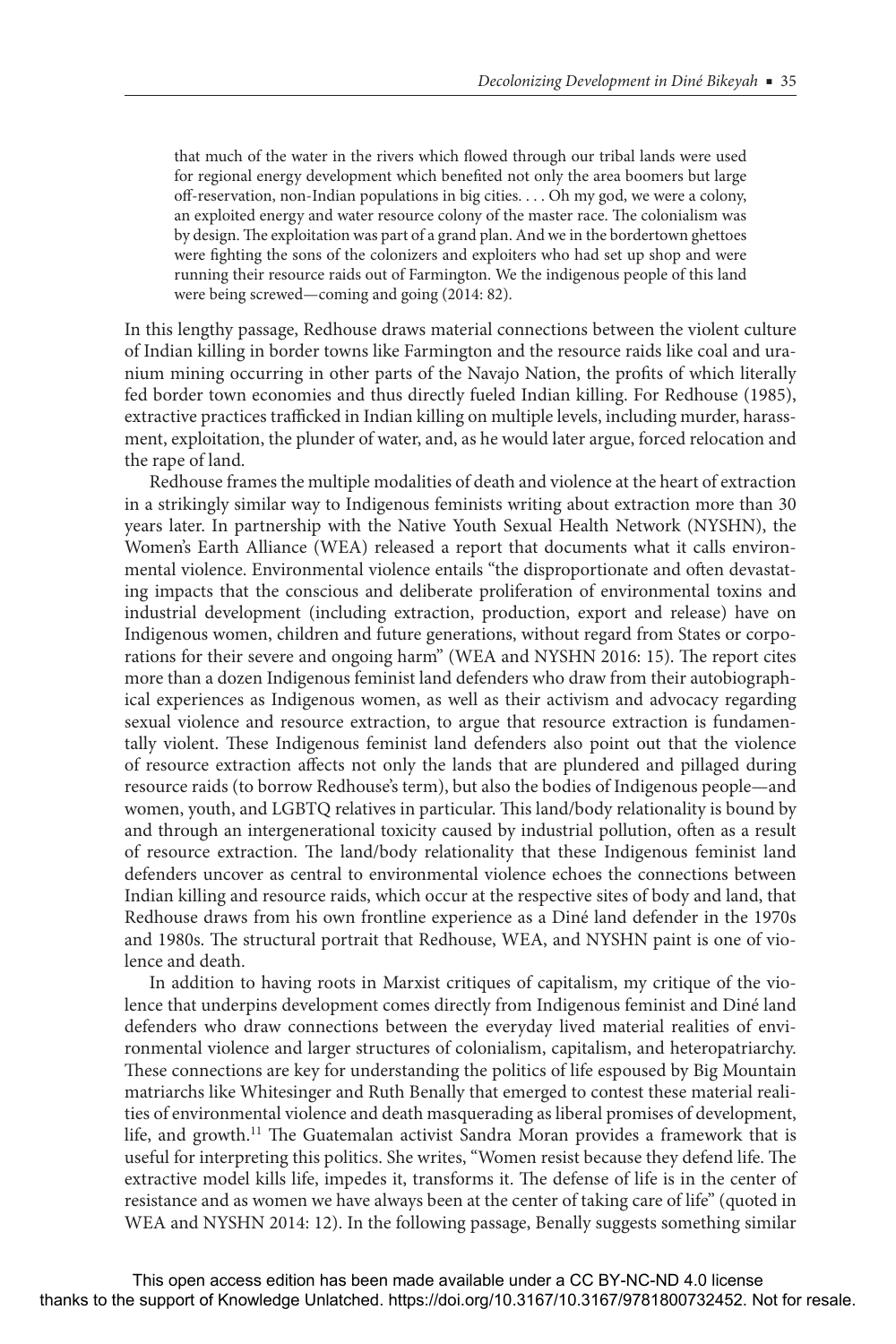when she claims that the Diné have a right to live freely on the land in Big Mountain and other parts of Black Mesa because they have a deep relationship with the land, one that infuses their sense of self and their entire understanding of reality:

Nááná dibédó' dooda danihijiníí nidi nihí éí dibéhígí ťáá deiyíníiťa'.... T'áá níléí háádéé' shįį t'áá éi téí bee hiniináá łágo baa ákódaniidzįį'. Dá'ák'eh dó'. Éi nanise' nilįnígí naadáá' nilįįnii t'óó ahayóígóó choo'į bi tadídíín hóló. Éi hostóí nahałai yee nahałá. Éi biniinaago éiyá doo beediyii'nahda nihi dá'ák'eh naaznilóó. Yéego éí nihik'éí át'éego éí baa nitsídikees nihikéyahígí. Háálá éí bikáá' neidái. Biniinaa áádoo át'éhígóó "Dooda" nihi'di'nínígí éí doo ákwíiniidzinda. Doo hak'eho ła' ániit'éedadoo niidzin (2011: 54, 58).12

Roman Bitsuie and Kenja Hassan echo this understanding:

Navajos' obligations to the earth, to their family, and community is their purpose in life. All of these things that are important to them spiral back to the land itself. The land is the center of their orientation in experience and the base of their sense of reality and identity, to separate them from it would cause them to lose contact with all that is sacred and holy to them. To force people to live such a life of meaninglessness is . . . a condemnation to a slow death. (2011: 94).

As these two passages imply, the land-based paradigm that emerged from the context of these women's resistance to forced removal had, at its center, both an unwavering critique of the almost totalizing death that extractive practices represented to Diné worldviews and a framework for Diné conceptions of life rooted in one's relationship with the land and responsibilities to life-giving forces and beings like sheep, corn, family, and holy beings. As Benally points out, this relationality comprises the Diné worldview and orients an ontology that exists always in relation to or in kinship with an entire web of relations that have specific connections to specific places. In other words, through the act of resisting forced removal, these women enacted a politics of life that was both defensive (as in to defend life against the destruction of extraction) and generative (as in to caretake life through an ethos and practice of kinship obligation).

This dual move of defending and caretaking relational life is at the heart of the Diné concept of k'é, which is still widely practiced as a social and ontological custom in both Diné resistance struggles and in everyday Diné life. I argue that his turn toward life has energized and shaped the now-popular phrases "Mni Wiconi" and "Tó Éí Iiná At'é," or "Water Is Life," that have become a signature for Indigenous struggles like the stunning effort to stop the Dakota Access Pipeline in Standing Rock and the lesser-known but momentous Nihigaal Bee Iiná effort, which was a walk across the Navajo Nation led by Diné women and youth in 2015 "to document both the beauty of land and people and how this is being desecrated by resource extraction" (IAM 2015). As it has been invoked within Indigenous resistance struggles, "Water Is Life" represents a set of assumptions and values that represent a radical departure from those that drive liberal determinations of life that have actually brought harm and death to the Diné and other Indigenous peoples (Yazzie and Baldy forthcoming). These assumptions and values are premised on an embracement of relationality in which the responsibility of being a good relative to all of one's relatives, including other-than-human relatives like land, plants, water, animals, and ancestors, becomes the priority and basis for political organization and action.

Like WEA and NYSHN, Indigenous women and those who are writing and organizing within the framework of Indigenous feminism have articulated the most comprehensive theory of this relationality. Winona LaDuke, for example, has argued that "Native American teachings describe the relations all around—animals, fish, trees, and rocks—as our brothers, sisters, uncles, and grandpas. Our relations to each other, our prayers whispered across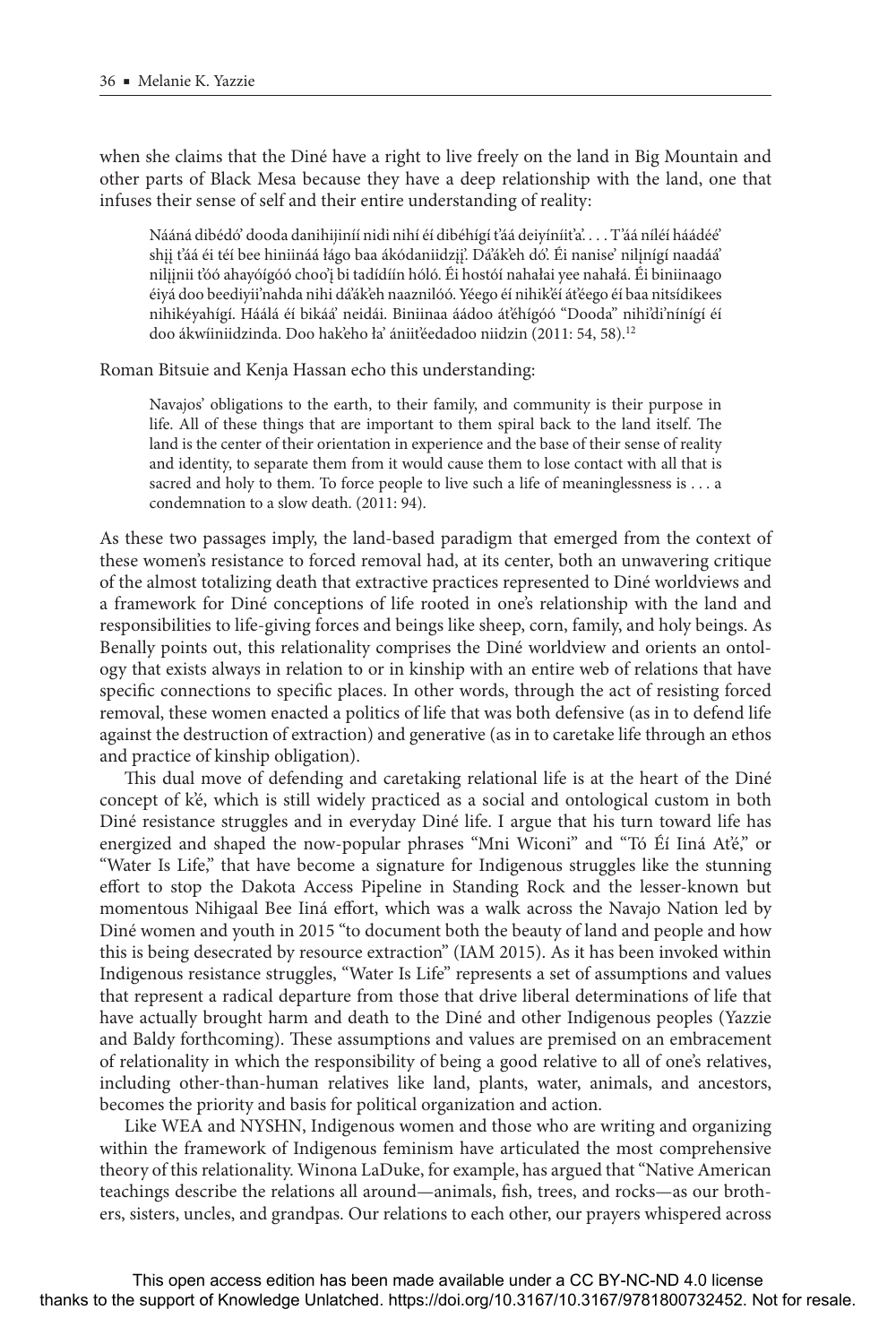generations to our relatives, are what bind our cultures together" (1999: 2). And Indigenous feminists like Aileen Moreton-Robinson (2002) and Mishuana Goeman (2017: 101) have long emphasized that Indigenous feminist praxis offers a "scale based on connection" that collapses "the settler scale that separates humans, lands, animals."13 These Indigenous feminists articulate a theory of connection in which relationality and movement define ontology rather than the bounded individualism that functions as the organizing principle for (violent) liberal, capitalist, and settler colonial modalities of time and space.

 In his edited volume *Bitter Water: Diné Oral Histories of the Navajo-Hopi Land Dispute,*  Malcolm Benally documents oral histories of resistance relayed by Big Mountain matriarchs, including the two I quoted earlier, Ruth Benally and Pauline Whitesinger. *Bitter Water* includes a chapter entitled "Sheep Is Life" (or Dibé Bee Iiná) in which editor Benally weaves together these women's definitions of the phrase "Sheep Is Life" (2011: 62–84). Like the values underlying the phrase "Water Is Life," "Sheep Is Life" offers a similar theory of politics premised on a definition of life rooted in a philosophy and practice of relationality. Donna Haraway, who writes about human-sheep relationality on Black Mesa, argues that the interconnection between Diné women and sheep offers fertile ground for "cultivating a multispecies justice" (2016: 3). Notions like "Sheep Is Life" demonstrate what Haraway calls a "sympoesis," or the "making-with" that characterizes the "complex, dynamic, responsive, situated, historical systems" of kinship and materiality (58). The question of justice, what some who write and organize about resource extraction call "alternative futures," has been a central concern of the post-humanist ethics that Haraway has contributed to academic knowledge about relationality (Jalbert et al. 2017). As one of the primary scholarly threads feeding the emerging project of energy humanities, post-humanism urges scholars and historical actors to develop theories and methods that address the "necessity of constituting new worldviews and modes of action appropriate to the recognition of ecological interdependency and interresponsibility" (Boyer 2017: 191). Although it is important to point out that neither Haraway nor any scholar working in post-humanist traditions is offering any new insight into relationality that has not already been expertly theorized and practiced by Diné and other Indigenous peoples since before the advent of American academic institutions, I see the work emerging from the interdisciplinary crossroads of energy humanities, post-humanism, queer affect, and Indigenous feminism as a sign that intellectuals writing from both the front lines of Indigenous resistance and academic positions are formulating a politics of relational life that can serve as a form of multispecies justice, which Whitesinger, Benally, Goeman, Moreton-Robinson, LaDuke, Redhouse, Haraway, and Mohan all point to as a critical and necessary framework for liberating all life from the death grip of the hegemonic formation of "extractivism" and its liberal, capitalist, heteropatriarchal, and settler colonial valance of development (Jalbert et al. 2017b: 6).<sup>14</sup>

n **MELANIE K. YAZZIE** is a citizen of the Navajo Nation and the 2018–2019 Katrin H. Lamon Fellow at the School for Advanced Research. In 2019 she will begin a joint appointment at the University of New Mexico (UNM) as Assistant Professor of Native American Studies and American Studies. She holds a PhD in American Studies from UNM. She specializes in Diné (Navajo) studies, Indigenous feminist and queer studies, American Indian history, social and political theory, and critical environmental studies. She organizes with The Red Nation, a grassroots organization advocating the liberation of Native people from colonialism and capitalism. Email: melanie.yazzie@gmail.com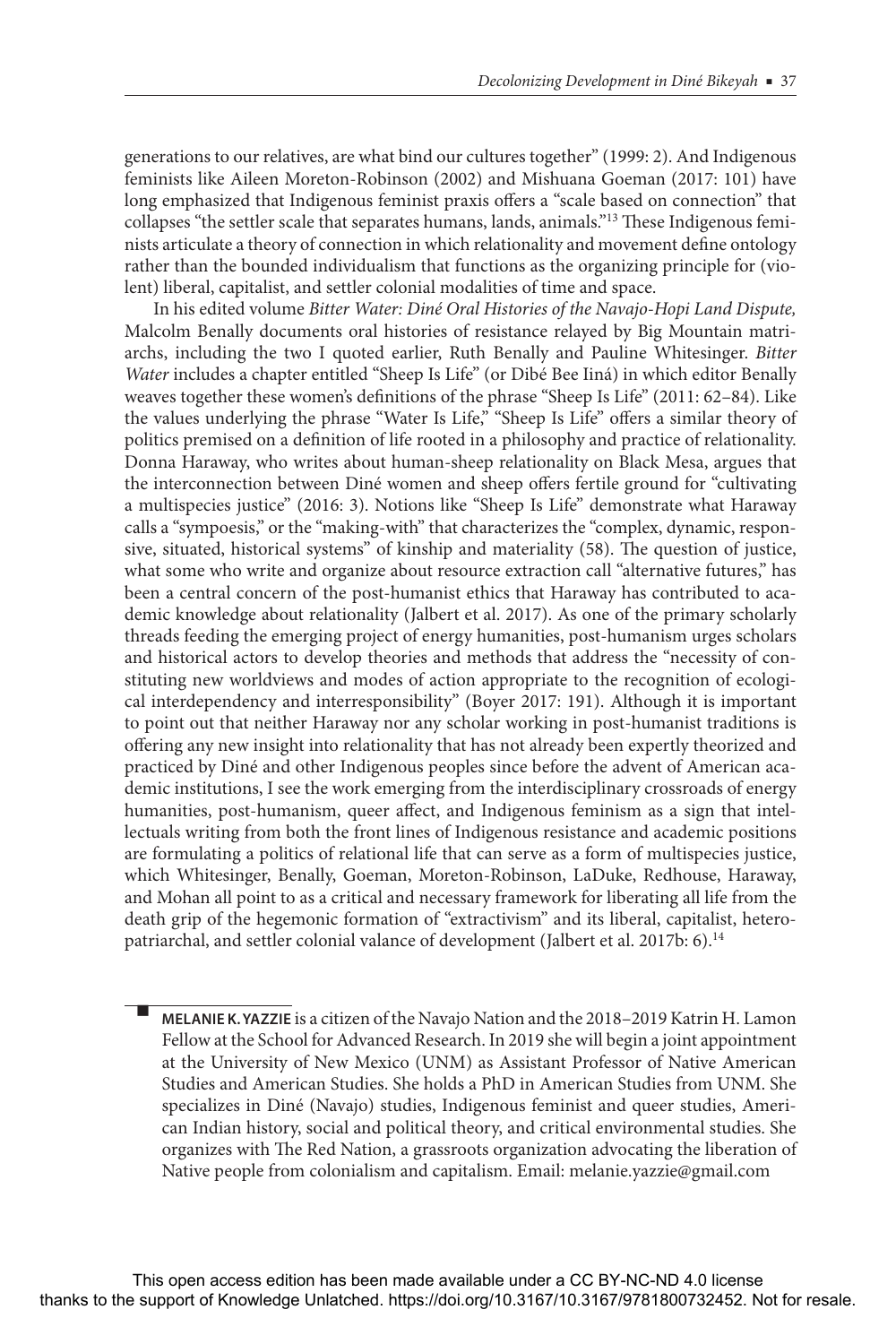#### n **NOTES**

- 1. For a comprehensive literature review of this literature, see Curley (2017a); Sherry (2002).
- 2. For an introduction to decolonization in the field of Native American and Indigenous studies, see Riding In and Miller (2011). See also L. T. Smith (2012) and the various articles and blog posts published in the open access journal *Decolonization: Indigeneity, Education and Society.* For a foundational treatment of settler colonialism, see Wolfe (2006).
- 3. Andrew Curley (2017a, 2018) has recently published two excellent critiques of development within the context of Navajo energy politics. These are, to my knowledge, the only critical scholarly works about this topic that currently exist. Another study that examines development in relation to capitalism in the Navajo context focuses on the period that directly precedes the energy boom of the 1970s is Weiss (1984).
- 4. In a piece published just last year, for example, Dipesh Chakrabarty (2017) claims that the scientific revelation of the Anthropocene challenges received scholarly wisdom that capitalism is the sole (or primary) culprit of global warming and catastrophic climate change.
- 5. Published in early 2017, the massive *Energy Humanities: An Anthology* (Szeman and Boyer 2017) provides a rich and diverse collection of scholars and approaches writing about this topic.
- 6. Most scholarship that details the harm inflicted on Diné people by resource extraction is about the destructive legacies of large-scale uranium mining on the Navajo Nation. There are several excellent studies about this that I draw from to frame my larger argument about the politics of death that liberal development qua resource extraction brought to Diné existence (see Brugge et al. 2006; Montoya 2016; Voyles 2015). I also draw from Rob Nixon's (2011) notion of "slow violence" to frame my discussion of the ontologies of death (and the political contestations that emerge from these ontologies) that are normalized through resource extraction.
- 7. Scholars of postcolonial studies have pointed out that coloniality is a persistent structure of power that continues to reproduce global relations of domination/oppression and wealth/disposability in decolonized contexts (what is more commonly known as the distinction between the Global North and the Global South), a point that cannot be glossed over (see Mignolo 2000). An excellent source that includes other important writers within the postcolonial tradition is Ashcroft et al. (2006).
- 8. Several examples of this kind of scholarship address capitalism, colonialism, and Indigenous politics outside of the Navajo context. In *Resource Rebels,* Al Gedicks (2002: 15) argues that Indigenous challenges to resource extraction in numerous locations around the globe have erupted in response to the restructuring of capitalism under neoliberalism (often called globalization), which created new "resource frontiers" for multinational corporations to exploit. Anna Tsing (2005: 11) also examines the relationship between Indigenous uprisings, environmentalism, and capitalism in *Friction*, in which she argues that "the spread of capitalism has been violent, chaotic, and divisive, rather than smoothly all-encompassing," as scholars and advocates of globalization would like us to believe.
- 9. Current examples of Diné-led anti-capitalist decolonization struggles include the Taala Hooghan Infoshop in Flagstaff, Arizona; the K'é Infoshop in Window Rock, Arizona; and the Red Nation in Albuquerque and Gallup, New Mexico.
- 10. Indeed, the following statement made by Pauline Whitesinger in the late 1990s regarding the forced relocation of Diné families on Black Mesa provides a view of liberal development qua extraction as an assault on Navajos' entire way of life: "The reason we will not relocate is because the land has become a part of us. . . . We have to resist. We carry a béésh yist'ogi, an arrowhead, and a k'eet'áán yáłti', a Talking Prayer bundle. And there are ways of life like Dibéshchíín: Sheep is life. There are many ceremonies that have a way of life. To leave the sacred mountains with these teachings would be a great loss. So we are speaking out. . . . This is how we think. This is why we did not sign our names. The sacred places are all we have" (2011: 47, 48, 50). In this passage, Whitesinger frames resistance to relocation as the defense of a sacred way of life—a way of understanding and being in the world—that is inextricably bound to land, sheep, and ceremony. Grassroots political actors have repeatedly articulated these themes of life—land, sheep, and ceremony—throughout Navajo history to characterize political engagements like resistance to forced relocation on Black Mesa. Phrases like "way of life," "lifeways," "sheep is life," and "water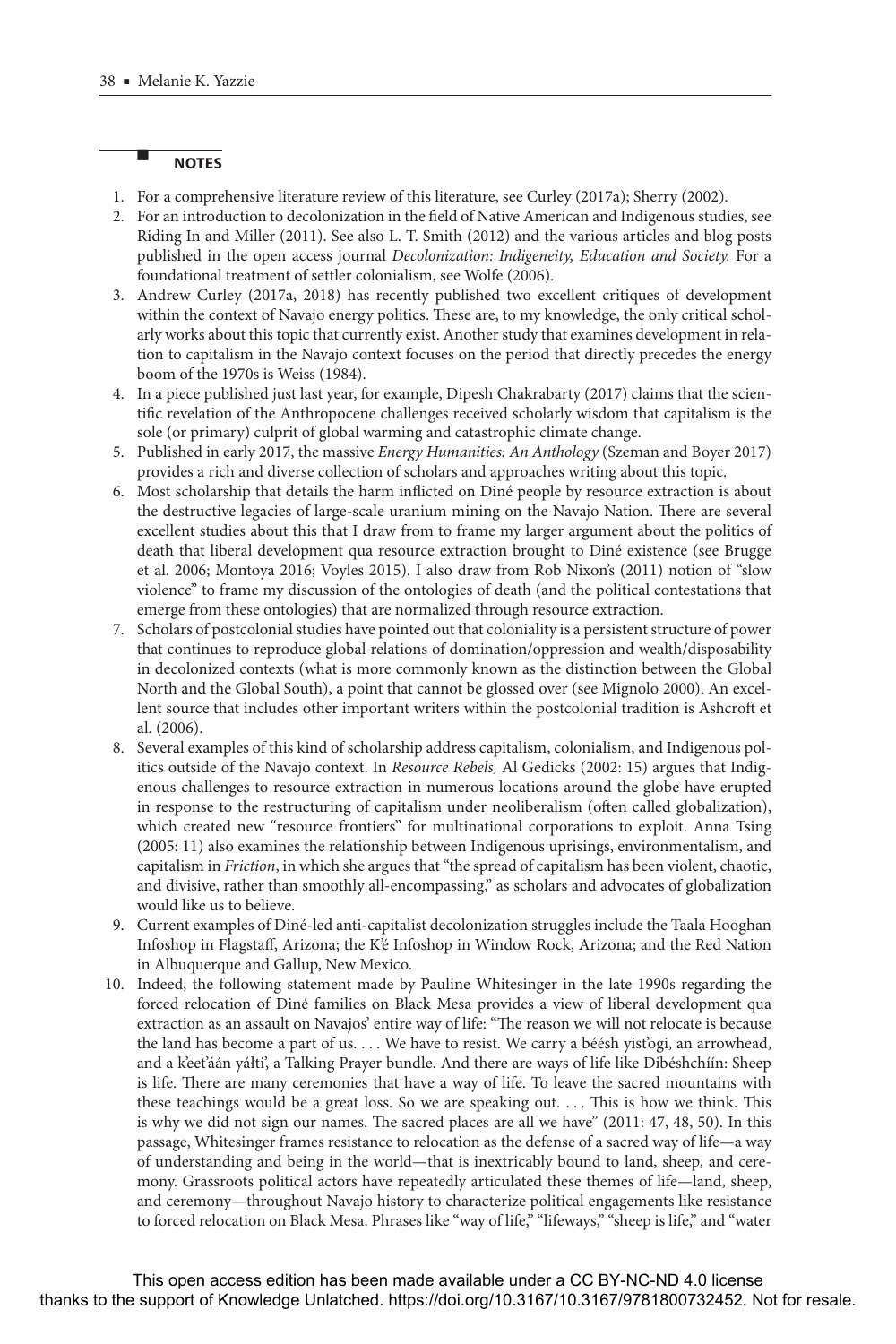is life," all of which are commonly used by Diné people when speaking of the meaning and importance of Diné approaches to existing in harmony with the land, are not, however, just cultural or epistemological phenomena. The concepts of "life" mobilized by interlocutors like Ruth Benally, Marilyn Help, Roberta Blackgoat, Mae Tso, and Pauline Whitesinger in the process of active resistance to liberal development agendas like resource extraction invoke a relationship with the world that is simultaneously cultural, spiritual, epistemological, and political. The historic circulation of these notions of life within the realm of political theater, which itself is a history that arose because of the stranglehold that ideologies of liberal development have come to exert on everyday Navajo life, makes them a form of politics preoccupied with the preservation of certain modes of Diné life and living in the face of violence and death.

- 11. The Diné sheepherding community of Big Mountain is located in the northern part of Navajo-Hopi partitioned land (also known as the Joint Use Area or Bennett Freeze) on Black Mesa, a large region within the Navajo Nation. Big Mountain is an internationally known geopolitical site of Indigenous struggle that has also been the beating heart of Diné resistance to forced relocation for more than 40 years. For more on resistance at Big Mountain, see Benally (2011); Brugge (1999); Florio and Mudd (1985); Redhouse (1985); Wilkinson (1999).
- 12. This passage is translated by Malcolm Benally in *Bitter Water* as: "The law says that sheep are not allowed here, but we hold on to them . . . We learned how to live by taking care of the livestock. It is like the cornfield. There are many ways to prepare corn and use the pollen. The pollen is used by healers in the Blessing Way ceremony. So that we never lose the memory of a cornfield we have a natural kinship that is woven into the land. It is how we walk on the land. That is why even when we are told, 'No,' we have to resist. We do not want to live in any other way."
- 13. I also draw from Nick Estes's (forthcoming) work on relationality.
- 14. Extractivism is the "ideological mindset" of "pillage" that underlies the actual removal of resources for capitalist and imperialist interests (see Jalbert et al. 2017: 6).

### n **REFERENCES**

Ashcroft, Bill, Gareth Griffiths, and Helen Tiffin, eds. 2006. *The Post-Colonial Studies Reader.* New York: Routledge.

Benally, Malcolm, ed. 2011. *Bitter Water: Diné Oral Histories of the Navajo-Hopi Land Dispute.* Tucson: University of Arizona Press.

Benally, Ruth. 2011. "Ruth Benally, Big Mountain, Arizona." In M. Benally 2011: 54–61.

Bitsuie, Raymond, and Kenja Hassan. 2011. "Appendix: Natural Law and Navajo Religion/Way of Life." In M. Benally: 89–94.

Boyer, Dominic. 2017. "Energopower: An Introduction." In Szeman and Boyer 2017: 184–204.

Brugge, David. 1999. *The Navajo-Hopi Land Dispute: An American Tragedy.* Albuquerque: University of New Mexico Press.

Brugge, Doug, Timothy Benally, and Esther Yazzie-Lewis, eds. 2006. *The Navajo People and Uranium Mining.* Albuquerque: University of New Mexico Press.

Chakrabarty, Dipesh. 2017. "The Climate of History: Four Theses." In Szeman and Boyer 2017: 32–54.

Cook-Lynn, Elizabeth. 2012. *A Separate Country: Postcoloniality and American Indian Nations.* Lubbock: Texas Tech University Press.

Curley, Andrew. 2016. *Coal and the Changing Nature of Navajo Tribal Sovereignty in an Era of Climate Change.* PhD diss., Cornell University.

Curley, Andrew. 2017a. "A Failed Green Future: Navajo Green Jobs and Energy 'Transition' in the Navajo Nation." *Geoforum* 88: 57–65. https://doi.org/10.1016/j.geoforum.2017.11.012.

- Curley, Andrew. 2017b. "The Navajo Nation's Coal Economy Was Built to be Exploited." *High Country News,* 28 June.
- Demaret, Kent. 1979. "There's Fuel in Them Thar Hills, and Peter MacDonald's Indians May Now Get Theirs." *People,* 3 September. https://people.com/archive/theres-fuel-in-them-thar-hills-and -peter-macdonalds-indians-may-now-get-theirs-vol-12-no-10.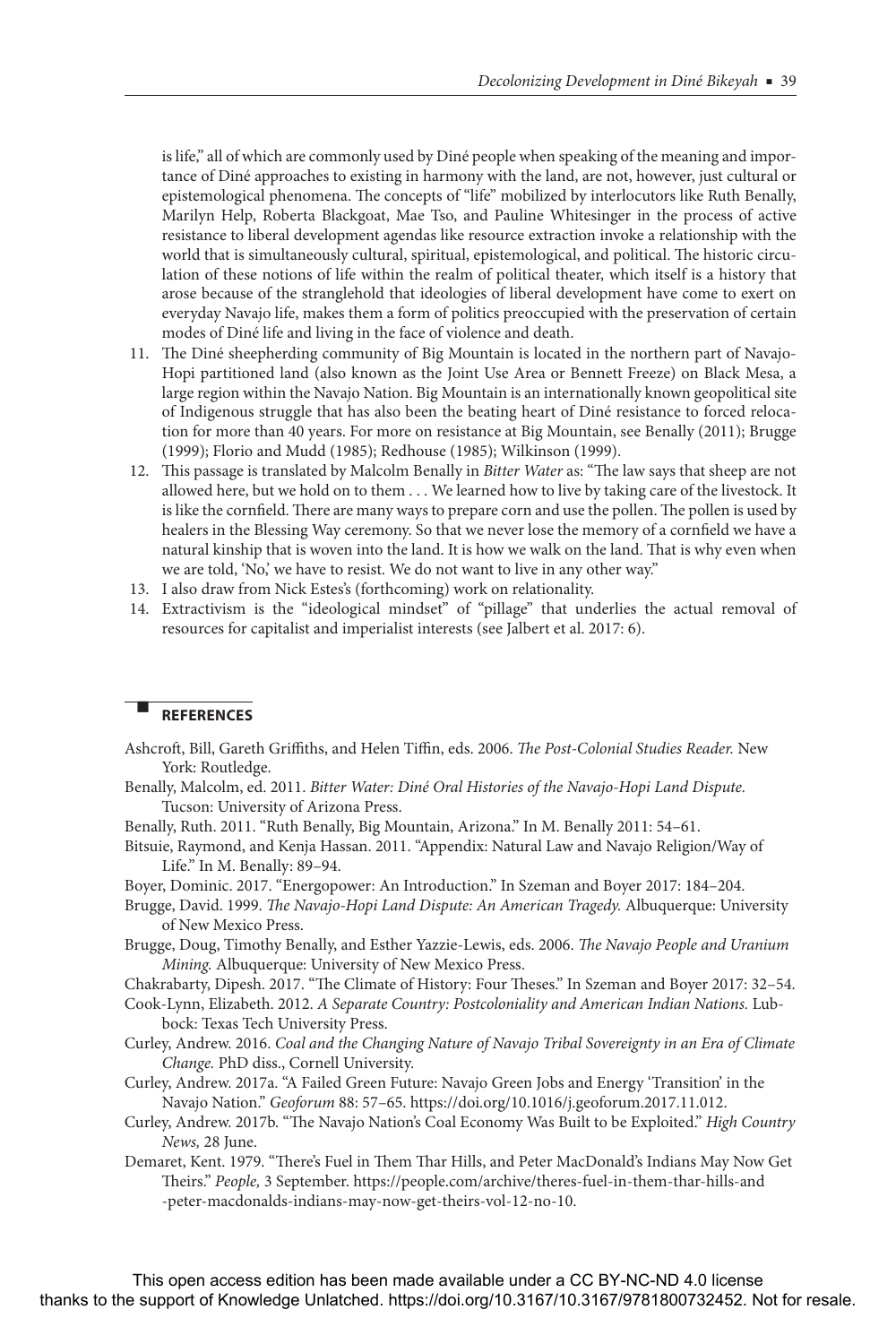Dunbar-Ortiz, Roxanne. 2015. *An Indigenous Peoples' History of the United States.* Boston: Beacon Press.

Estes, Nick. Forthcoming. *Our History Is the Future: Standing Rock versus the Dakota Access Pipeline, and the Long Tradition of Indigenous Resistance.* New York: Verso Press.

Florio, Maria, and Victoria Mudd, dirs. 1985. *Broken Rainbow.* DVD. Beverly Hills: Earthworks Films.

Gedicks, Al. 2002. *Resource Rebels: Native Challenges to Mining and Oil Corporations.* Boston: South End Press.

Goeman, Mishuana. 2017. "Ongoing Storms and Struggles: Gendered Violence and Resource Exploitation." In *Critically Sovereign, Indigenous Gender, Sexuality, and Feminist Studies,* ed. Joanne Barker, 99–126. Durham, NC: Duke University Press.

Haraway, Donna. 2016. *Staying with the Trouble: Making Kin in the Chthulucene.* Durham, NC: Duke University Press.

Jalbert, Kirk, Anna Willow, David Casagrande, and Stephanied Paladino, eds. 2017a. *ExtrACTION: Impacts, Entanglements, and Alternative Futures.* New York: Taylor & Francis.

Jalbert, Kirk, Anna Willow, David Casagrande, and Stephanie Paladino. 2017b. "Introduction: Confronting Extraction, Taking Action." In Jalbert et al. 2017a: 1–13.

IAM (Indigenous Action Media). 2015. "Press Release: Diné Declare Existence through Prayer Walk." 3 January. http://www.indigenousaction.org/ press-release-dine-declare-existence-through-prayer-walk.

Iverson, Peter. 2002. *Diné: A History of The Navajo.* Albuquerque: University of New Mexico Press.

- LaDuke, Winona. 1999. *All Our Relations: Native Struggles for Land and Life.* Boston: South End Press.
- Mignolo, Walter. 2000. *Local Histories Global Designs: Coloniality, Subaltern Knowledges, and Border Thinking.* Princeton, NJ: Princeton University Press.
- Montoya, Teresa. 2016. "Violence on the Ground, Violence Below the Ground." *Cultural Anthropology,* 22 December. https://culanth.org/fieldsights/1018-violence-on-the-ground-violence-below -the-ground.

Moreton-Robinson, Aileen. 2002. *Talkin' Up to the White Woman: Indigenous Women and Feminism.* St. Lucia: University of Queensland Press.

- Needham, Andrew. 2010. "'A Piece of the Action': Navajo Nationalism, Energy Development, and Metropolitan Inequality." In Smith and Frehner 2010: 203–230.
- Needham, Andrew. 2014. *Power Lines: Phoenix and the Making of the Modern Southwest.* Princeton, NJ: Princeton University Press.
- Nixon, Rob. 2011. *Slow Violence and the Environmentalism of the Poor.* Cambridge, MA: Harvard University Press.

O'Neill, Colleen. 2010. "Jobs and Sovereignty: Tribal Employment Rights and Energy Development in the Twentieth Century." In Smith and Frehner 2010: 135–160.

Powell, Dana. 2017. "Toward Transition? Challenging Extractivism and the Politics of the Inevitable in the Navajo Nation." In Jalbert et al. 2017a: 211–226.

Powell, Dana E., and Andrew Curley. 2009. "K'é, Hozhó, and Non-Governmental Politics on the Navajo Nation: Ontologies of Difference Manifest in Environmental Activism." http://www.ram -wan.net/old/documents/05\_e\_Journal/journal-4/5-powell.pdf: 109–138.

Powell, Dana, and Dáilan Long. 2010. "Landscapes of Power: Renewable Energy Activism in Diné Bikeyah." In Smith and Frehner 2010: 231–262.

Redhouse, John. 1985. *The Geopolitics of the Navajo-Hopi Land Dispute.* Albuquerque, NM: Redhouse/Wright Publications.

Redhouse, John. 2014. *Getting It Out of My System.* Self-published.

Riding In, James, and Susan Miller, eds. 2011. *Native Historians Write Back: Decolonizing American Indian History.* Lubbock: Texas Tech University Press.

Ruffing, Lorraine Turner. 1980. "The Role of Policy in American Indian Mineral Development." In *American Indian Energy Resources and Development,* ed. Roxanne Dunbar-Ortiz, 39–74. Albuquerque: University of New Mexico Press.

Sherry, John. 2002. *Land, Wind, and Hard Word: A Story of Navajo Activism.* Albuquerque: University of New Mexico Press.